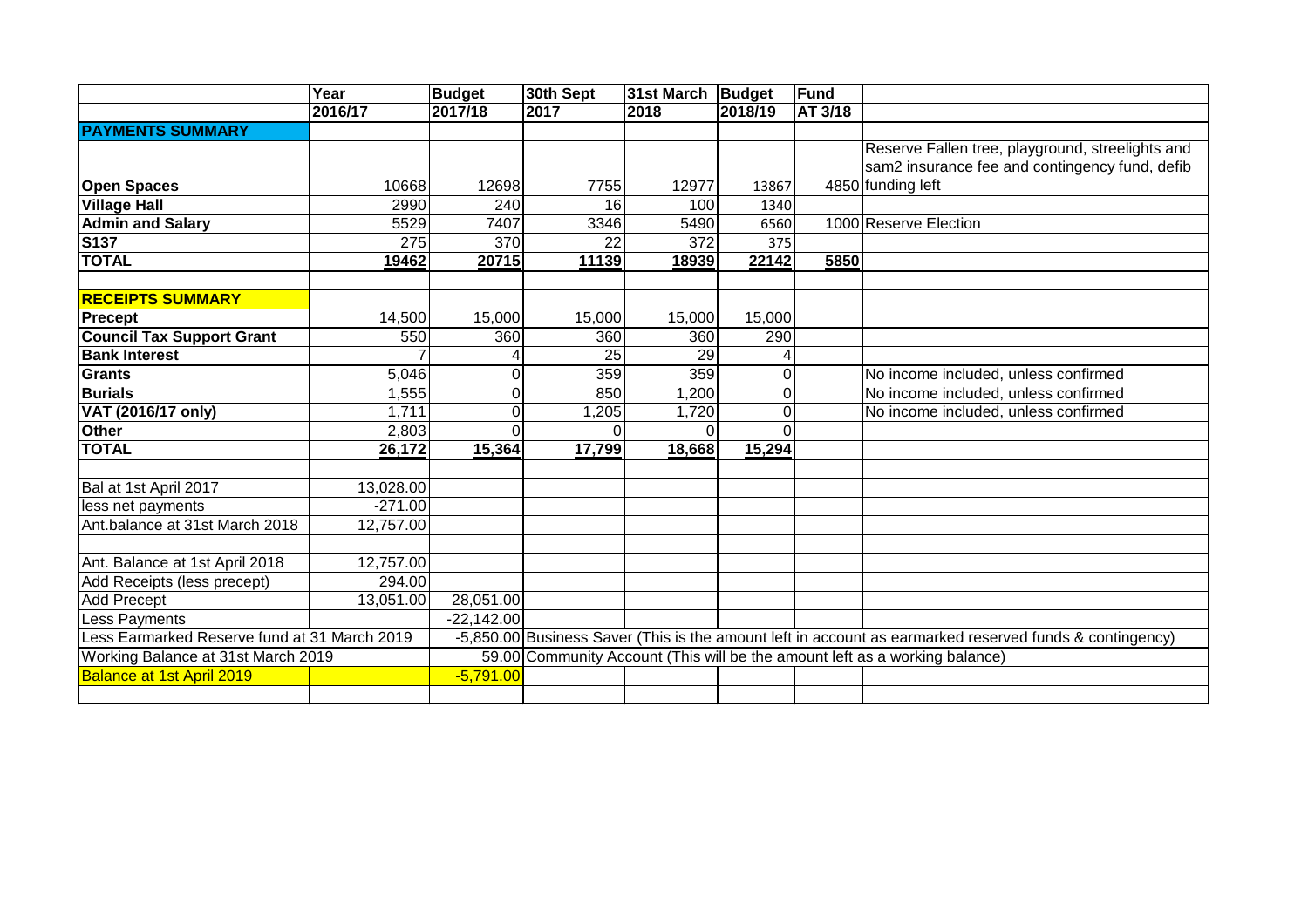| <b>BUDGET FOR YEAR ENDING 31 MARCH 2019</b> |                                                      |                |               |               |                      |                   |                      |                                                                                                                                                                                                      |
|---------------------------------------------|------------------------------------------------------|----------------|---------------|---------------|----------------------|-------------------|----------------------|------------------------------------------------------------------------------------------------------------------------------------------------------------------------------------------------------|
| <b>WEREHAM PARISH COUNCIL</b>               |                                                      |                |               |               |                      |                   |                      |                                                                                                                                                                                                      |
| <b>Payments</b>                             |                                                      |                |               |               |                      |                   |                      | Note: All Amounts where VAT is payable is excluding VAT.                                                                                                                                             |
|                                             | $\mathbf 1$                                          | $\mathbf{2}$   | $\mathbf{3}$  | 4             | 5                    | 6                 | $\overline{7}$       |                                                                                                                                                                                                      |
|                                             |                                                      | <b>Actual</b>  |               | <b>Actual</b> | Ant.                 | <b>Budget</b>     | <b>Reserve Notes</b> |                                                                                                                                                                                                      |
| Category                                    | <b>I</b> tem                                         | Year           | <b>Budget</b> |               | 30th Sept 31st March |                   | <b>Fund</b>          |                                                                                                                                                                                                      |
|                                             |                                                      | 201617         | 201718        | 2017          | 2018                 | 2018/19           | AT 3/18              |                                                                                                                                                                                                      |
| Open spaces                                 |                                                      |                |               |               |                      |                   |                      |                                                                                                                                                                                                      |
|                                             | <b>Pond Maintenance</b>                              | 2000           | 3900          | 3900          | 4370                 | 1000              |                      | Col 5. NCC work and Mr Sparkle works and Col. 6 Anticipated Spend for<br>ongoing work for its upkeep                                                                                                 |
|                                             | Playground Equipment<br>Inspection                   | 60             | 60            | 0             | 60                   | 60                |                      |                                                                                                                                                                                                      |
|                                             | Grass & Grounds<br>Maintenance                       | 1765           | 2020          | 824           | 2020                 | 2500              |                      | Col 6 with extra grounds maintenance in village if needed                                                                                                                                            |
|                                             | Dog waste bin emptying                               | 300            | 200           | 203           | 203                  | 210               |                      |                                                                                                                                                                                                      |
|                                             | Tree maintenance                                     | 1800           | 1800          | 0             | 1350                 | 3360              | 1000                 | Col. 5. Dead Willow Tree. Col.6 Anticipated Max Spend for Yr 1 Priority<br>Tree Maintenance in Village. Col. 7 Earmarked Reserve Tree Fell.                                                          |
|                                             | Playground equipment<br>maintenance                  | 1500           | 1500          | 1368          | 2260                 | 200               | 1500                 | Col 5 Spent to playing field land registry, solictors fees and land agent fees.<br>Col. 6 Rubber Matting Wash. Col. 7 Earmarked Reserves for playground<br>fund                                      |
|                                             | SAM2                                                 | 600            | 300           | 0             | 0                    | 0                 | 125                  | Col. 7 Reserve Includes cost of SAM2 to be reclaimed from insurers                                                                                                                                   |
|                                             | Signs<br>Mole exterminator                           | 143<br>150     | 100<br>150    | 12<br>177     | 20<br>277            | 100<br>200        |                      | Col. 4 Increased 201516 Mole Clearance by CGM £90.                                                                                                                                                   |
|                                             | Defibrillator                                        | 0              | 552           | $\mathbf 0$   | 552                  | 552               | 265                  | Col.6 Membership Fee and Annual Cellphone rental (min 4 yrs) Due Jan<br>2018 and so on. Col. 7 Funding left for training and hall hire Feb 2018                                                      |
|                                             | <b>Cemetery Maintenance</b>                          | 950            | 500           | 575           | 575                  | 500               |                      | Col. 6 Cemetery General Maintenance                                                                                                                                                                  |
|                                             | Churchyard Wall                                      | 0              | 0             | 0             | 0                    | 530               |                      | Col. 6 New Budget for Wall repairs in churchyard this is current repairs<br>identified. Future budget will be planned.                                                                               |
|                                             | <b>Churchyard Memorials</b>                          | $\mathbf 0$    | 0             | 0             | 300                  | 300               |                      | Col 6 New Budget to initiate a report on memorial repairs required and<br>annually if approved                                                                                                       |
|                                             | Handyman                                             | 0              | 0             | $\mathbf 0$   | 0                    | 400               |                      | Col 6 New Budget if approved, 4 hours per month at approx £9 per hour on<br>average                                                                                                                  |
|                                             | <b>Streetlight Maintenance</b>                       | 883            | 1066          | 390           | 390                  | 3295              | 960                  | Col. 6 Annual fee. Col 6 Anticipated Spend on Average if approved for<br>Upgrade of streetlights. Col.7 Earmarked LED streetlamp upgrade fund inc<br>carried over budget.                            |
|                                             | <b>Streetlight Electricity</b>                       | 516            | 550           | 305           | 600                  | 660               |                      | Col. 6 Costs generally increasing year on year, could decrease after LED but<br>wise to budget and monitor                                                                                           |
|                                             | Contingency Fund                                     | 0              | $\mathbf 0$   | $\mathbf 0$   | $\mathbf 0$          | $\mathbf 0$       | 1000                 | Col 7 Starting to build this fund                                                                                                                                                                    |
|                                             | <b>SUB TOTAL</b>                                     | 10667          | 12698         | 7755          | 12977                | 13867             | 4850                 |                                                                                                                                                                                                      |
| <b>Village Hall</b>                         |                                                      |                |               |               |                      |                   |                      |                                                                                                                                                                                                      |
|                                             | <b>Room Hire</b>                                     | 240.00         | 240.00        | 16.00         | 100.00               | 240.00            |                      |                                                                                                                                                                                                      |
|                                             | Other (village hall grant<br>reclaim)                | 2,750.00       | 0.00          | 0.00          | 0.00                 | 1,100.00          |                      | Col.6 Wereham Village Hall Grant paid 2017, £1100 to be recovered each<br>year in 2018/19, 2020/20 and 2020/21 by maintaining precept until that<br>time. To be used as part of the budget elsewhere |
|                                             | <b>SUB TOTAL</b>                                     | 2,990.00       | 240.00        | 16.00         | 100.00               | 1,340.00          | 0.00                 |                                                                                                                                                                                                      |
| Admin<br>and salary                         | Membership fees<br>(SLCC/NALC & ICO &                | 315.00         | 263.00        | 154.00        | 513.00               | 550.00            |                      |                                                                                                                                                                                                      |
|                                             | Payroll)<br><b>Insurance Premiums</b>                | 460.00         | 556.00        | 550.00        | 550.00               | 750.00            |                      | Col. 6 Allows for any increase in premium with new insurer                                                                                                                                           |
|                                             | Int & Ext Audit fees                                 | 140.00         | 120.00        | 245.00        | 245.00               | 200.00            |                      | Col. 5 201516 Queries related in higher fee. Col 6 May wish to get an<br>internal audit indepth view as opted out from External Audit as a smaller<br>council from next year                         |
|                                             | Clerk Expenses and<br>Mileage (£13pm+<br>additional) | 388.00         | 280.00        | 80.00         | 160.00               | 220.00            |                      | Col. 6 Decrease of £60                                                                                                                                                                               |
|                                             | <b>Councillor Training</b>                           | 350.00         | 350.00        | 60.00         | 91.25                | 250.00            |                      | Col. 6 Decrease of £100                                                                                                                                                                              |
|                                             | Election                                             | 1,000.00       | 1,500.00      | 0.00          | 0.00                 | 0.00              |                      | 1,000.00 Col. 7 Earmarked Reserve                                                                                                                                                                    |
|                                             | Office supplies                                      | 50.00          | 50.00         | 70.00         | 90.00                | 90.00             |                      | Col. 34 Increase of £40                                                                                                                                                                              |
|                                             | Website                                              | 100.00         | 150.00        | 80.00         | 80.00                | 150.00            |                      |                                                                                                                                                                                                      |
|                                             | Clerk Salary (in arrears)                            | 2,526.48       | 3,938.00      | 2,047.00      | 3,700.00             | 4,200.00          |                      | Col. 6 New Data Protection Officer Duties pending. Col 7 Includes overtime  <br>during the year which previous budgets was a separate line hence it<br>appears to be an increase from £2526          |
|                                             | <b>Training for Clerk</b>                            | 200.00         | 200.00        | 60.00         | 60.00                | 150.00            |                      |                                                                                                                                                                                                      |
|                                             | <b>SUB TOTAL</b>                                     | 5,529.48       | 7,407.00      | 3,346.00      | 5,489.25             | 6,560.00 1,000.00 |                      |                                                                                                                                                                                                      |
| <b>S137</b>                                 |                                                      |                |               |               |                      |                   |                      |                                                                                                                                                                                                      |
|                                             | Poppy Wreath                                         | 25.00          | 20.00         | 21.50         | 21.50                | 25.00             |                      |                                                                                                                                                                                                      |
|                                             | <b>Church Clock Service</b>                          | 250.00         | 350.00        | 0.00          | 350.00               | 350.00            |                      | Col. 6 Earmarked Reserve.                                                                                                                                                                            |
|                                             | <b>SUB TOTAL</b>                                     | 275.00         | 370.00        | 21.50         | 371.50               | 375.00            | 0.00                 |                                                                                                                                                                                                      |
|                                             | <b>GRAND TOTAL</b>                                   | 19461.66       | 20715.00      | 11138.23      | 18937.55             | 22142.00 5850.00  |                      |                                                                                                                                                                                                      |
|                                             |                                                      |                |               |               |                      |                   |                      |                                                                                                                                                                                                      |
|                                             | 1                                                    | 2 <sup>1</sup> | $\mathbf{3}$  | 4             | $5\phantom{.0}$      | 6                 | $\overline{7}$       | 9                                                                                                                                                                                                    |
|                                             |                                                      | <b>Actual</b>  |               | <b>Actual</b> | Ant.                 | <b>Budget</b>     | <b>Reserve Notes</b> |                                                                                                                                                                                                      |
| Category                                    | <b>Item</b>                                          | Year           | <b>Budget</b> |               | 30th Sept 31st March |                   | <b>Fund</b>          |                                                                                                                                                                                                      |
|                                             |                                                      | 201617         | 201718        | 2017          | 2018                 |                   | 2018/19   AT 3/18    |                                                                                                                                                                                                      |